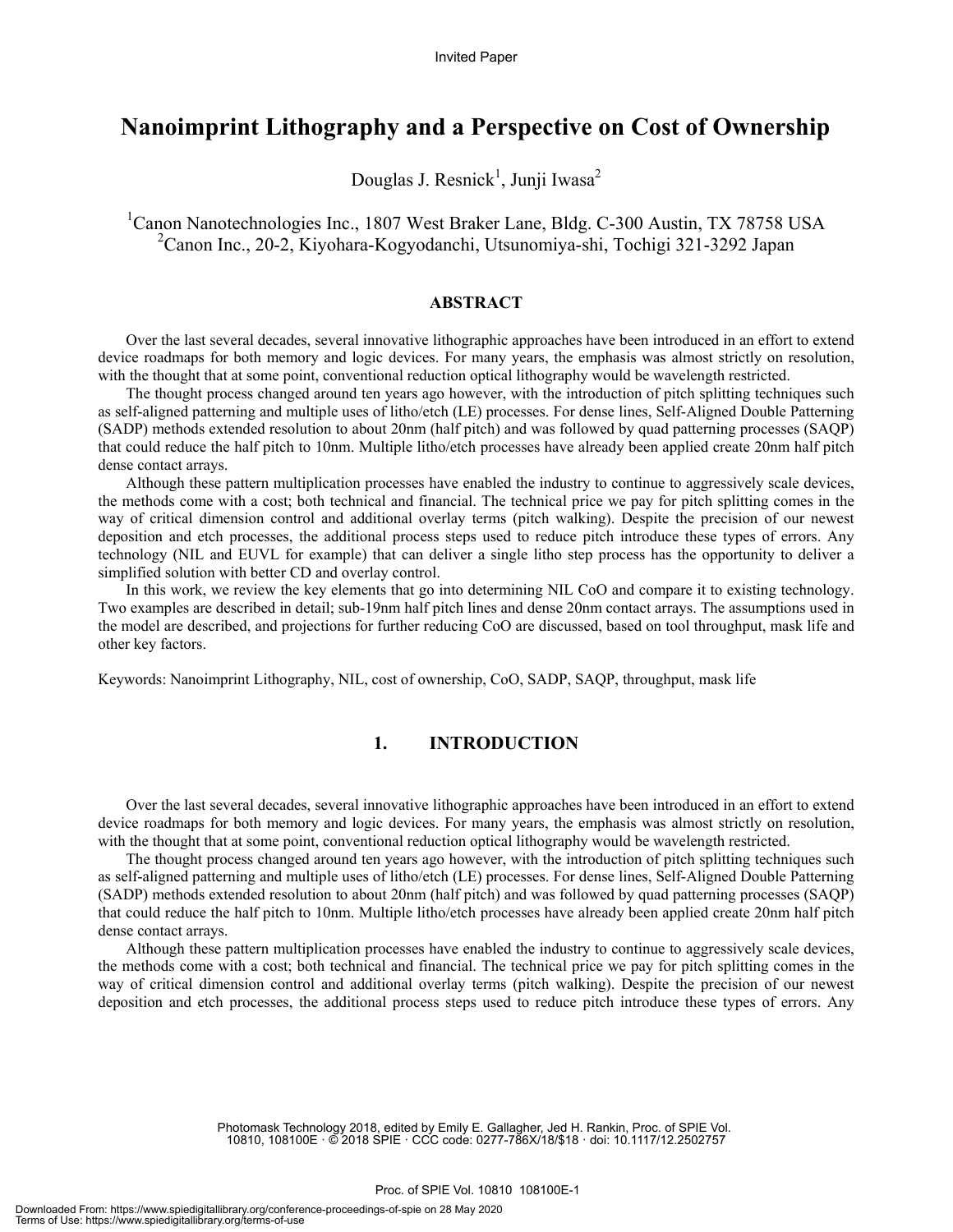technology (NIL and EUVL for example) that can deliver a single litho step process has the opportunity to deliver a simplified solution with better CD and overlay control.

Nanoimprint lithography (NIL) manufacturing equipment for the semiconductor industry utilizes a patterning technology that involves the field-by-field deposition and exposure of a low viscosity resist deposited by jetting technology onto the substrate.<sup>1-11</sup> The patterned mask is lowered into the fluid which then quickly flows into the relief patterns in the mask by capillary action. Following this filling step, the resist is crosslinked under UV radiation, and then the mask is removed, leaving a patterned resist on the substrate. The technology faithfully reproduces patterns with a higher resolution and greater uniformity compared to those produced by photolithography equipment. Additionally, as this technology does not require an array of wide-diameter lenses and the expensive light sources necessary for advanced photolithography equipment, NIL equipment achieves a simpler, more compact design, allowing for multiple units to be clustered together for increased productivity. Previous studies have demonstrated NIL resolution better than 10nm, making the technology suitable for the printing of several generations of critical memory levels with a single mask.

NIL's impact on cost of ownership (CoO) must be understood relative to the particular device level to be printed, along with an understanding of the current technology that is being used (LELE, SADP, SAQP (and with how many cut levels)) so that you can correctly compare NIL technology to the existing solution or future solutions.

In this work, we review the key elements that go into determining NIL CoO and compare it to existing technology. Two examples are described in detail; dense sub-19nm half pitch lines and dense 20nm contact arrays. The assumptions used in the model are described, and projections for further reducing CoO are discussed based on tool throughput, mask life and other key factors.

## **2. COST OF OWNERSHIP CONTRIBUTORS AND ASSUMPTIONS**

### **a. Cost of Ownership Contributors**

Contributors to cost of ownership (CoO) can be broken down into three groups: tool CoO, mask CoO, and peripheral process CoO, as shown in Table 1. Tool CoO includes tool fixed cost, running costs, the illumination source cost and the cost associated with resists (imprint resist for example). Mask CoO includes master mask price, replica mask price (which can be broken into two components: mask price and mask life) and mask cleaning cost (specifically the cost of cleaning the replica mask). Finally, the additional process steps must be taken into account. Possible contributors include deposition steps, track processes, wet and dry etching, wet cleans, and costs associated with other required lithography steps. As an example, for a NAND Flash gate level, a single optical litho step is required following a spacer based process used to decrease pitch by a factor of two.

| <b>Tool Cost of Ownership</b> | <b>Mask Cost of Ownership</b> | <b>Process Cost of Ownership</b>      |
|-------------------------------|-------------------------------|---------------------------------------|
| Tool fixed cost               | Master mask price             | Other process costs (dep, etch, etc.) |
| Running cost                  | Replica mask price            | Additional litho cost (cut levels)    |
| Illumination cost             | Mask life                     |                                       |
| Imprint chemical cost         | Replica clean cost            |                                       |

Table 1. CoO can be broken into tool CoO, mask CoO and costs associated with other process steps, including deposition, etch and additional lithography steps.

### **b. Cost of Ownership Assumptions**

#### **i. NIL Tool Cost Assumptions**

Tool fixed cost was calculated using the equation: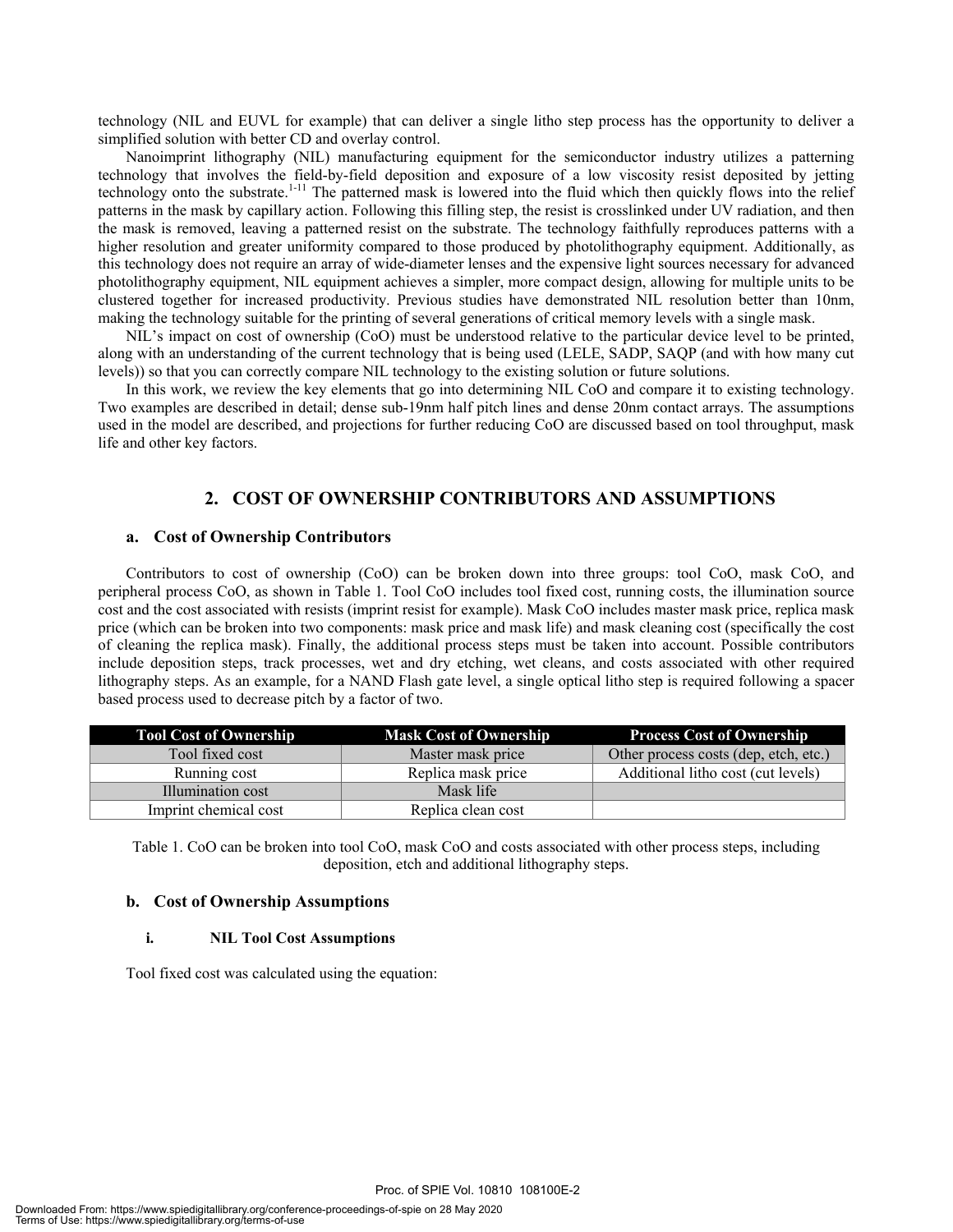Tool CoO = (Tool Price + Track Price)/(Throughput\*24\*365\*(Uptime)\*Depreciation Time),

where,

| Throughput:            | 80 (baseline condition), 96 and 200 wafers per hour |
|------------------------|-----------------------------------------------------|
| Uptime:                | $90\%$                                              |
| Depreciation schedule: | 5 years                                             |

Although throughputs as high as 90 wafers per hour (wph) have already been demonstrated, the baseline throughput for the model was set at 80 wph.<sup>12</sup> Running costs, which include labor, utilities and maintenance, are on the order of \$4.00 per wafer level. Because i-line illumination is used to expose the nanoimprint resist, illumination costs are much lower than 193 immersion tools or EUVL tools, and are typically less than \$1.00 per wafer. Imprint chemical costs include both an adhesion layer and the imprint resist, and add about \$3.00 to the cost of ownership.

#### **ii. NIL Mask Cost Assumptions**

Mask contributors include the master mask, replica masks and replica clean costs. A master mask price of \$400K was assumed for the model. It is a small contributor to CoO, since the master was assumed to have a lifetime of 1000 replica masks. As a result, the additional CoO is well under \$1.00

The replica mask cost has two main inputs: mask price and mask lifetime. Assumptions for both mask price and mask lifetime are:

| Replica mask price:    | \$35K (baseline) and \$25K   |
|------------------------|------------------------------|
| Replica mask lifetime: | 80 lots (baseline), 120 lots |

The replica mask price is low compared to a photomask because the masks are replicated using a NIL replication system, with throughputs significantly higher than conventional electron beam writers. With respect to mask lifetime, 80 lots and 120 lots were recently demonstrated.<sup>13,14</sup> Therefore a baseline condition of 80 lots (meaning 2000 wafers) was assumed.

In order to keep the replica mask as defect free as possible, we assumed that the replica mask would undergo a clean process after each wafer lot. This ends up adding less than \$1.50 to the overall CoO. If fewer cleans are required, the clean CoO will drop accordingly.

### **iii. Process cost assumptions**

To complete a wafer level, there are a variety a required process steps involved, including metal deposition, chemical vapor deposition, atomic layer deposition, track processes, directional dry etches and strip processes. The associated cost per wafer level was calculated using the equation:

Tool CoO = (Tool Cost)/(Throughput\*24\*365\*Uptime\*Depreciation Time).

Again, uptime was set at 90%, and a five year depreciation cycle was assumed. As an example, a \$6M dry etch tool running at 80 wph would add \$1.90 to the overall cost of ownership.

As previously mentioned, some processes may require further lithographic steps, and in this model, and cut layers were assumed to be done with a KrF tool, with an associated CoO of \$4.73.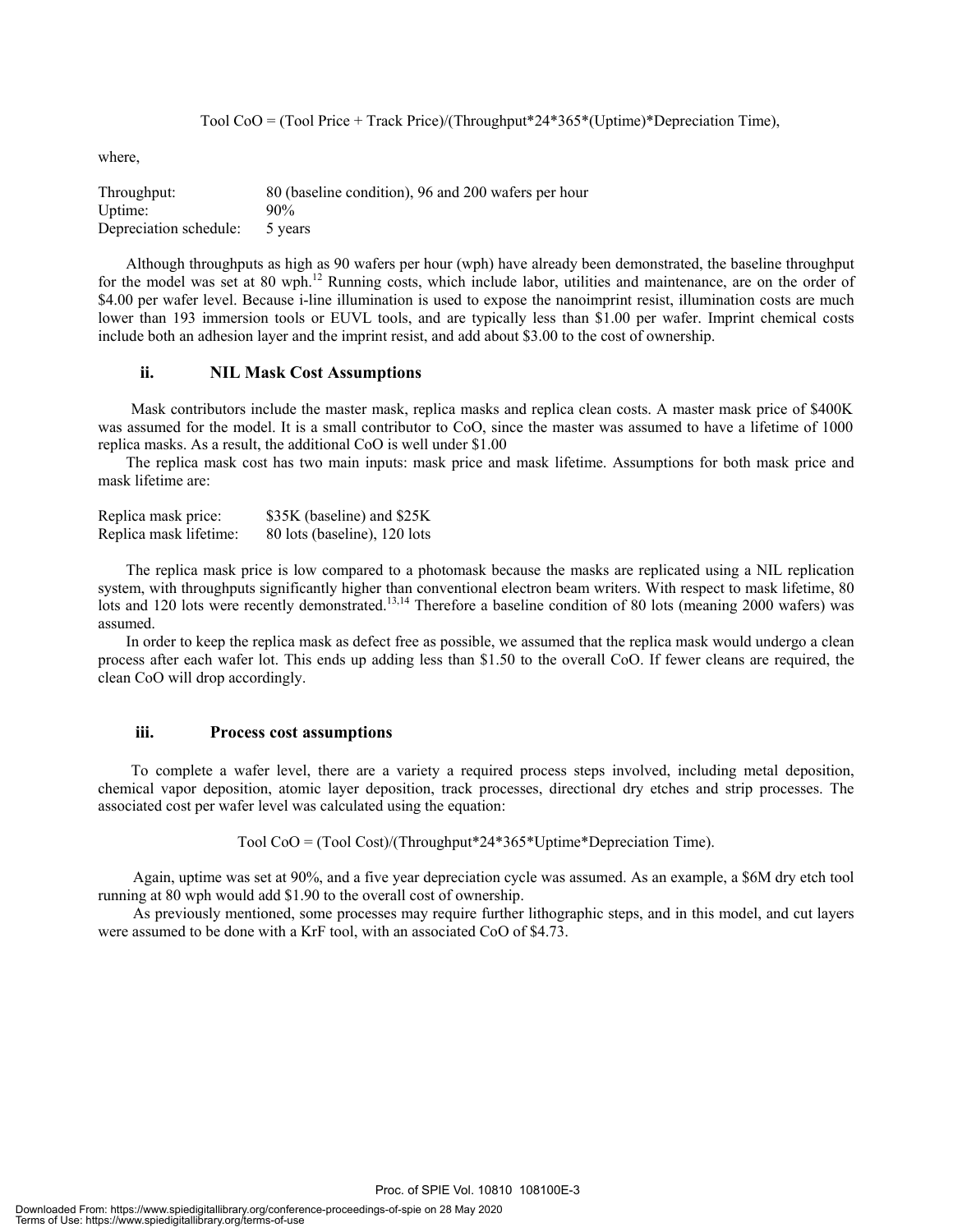## **3. COST OF OWNERSHIP RESULTS**

CoO should be modelled for a particular device level (or levels), since the process flow can vary significantly from level to level. In this work, two device levels were modeled:

- Sub-19nm half pitch lines
- Dense 20nm contacts

### **a. Sub-19nm half pitch lines**

It was assumed that for a direct NIL process, all that was required was deposition, NIL, etching and stripping. The total number steps involved was eight. For the dense sub-19nm half pitch lines, NIL results were compared to a conventional ArF immersion process flow. Throughput for the ArF immersion tool was assumed to be 275 wph. A total of twenty-five steps are required to complete an SAQP based process, with the assumption that only one KrF cut step is required (for a NAND gate level, for example) The modeling results are shown in Figure 1.



# **Sub-19nm HP Line Cost Per Wafer Level**

Figure 1. Cost per wafer level for a 19nm dense line process. NIL CoO is compared to an ArF immersion SAQP process, requiring a single KrF cut step. Even under the assumed baseline conditions, NIL has a cost advantage.

Proc. of SPIE Vol. 10810 108100E-4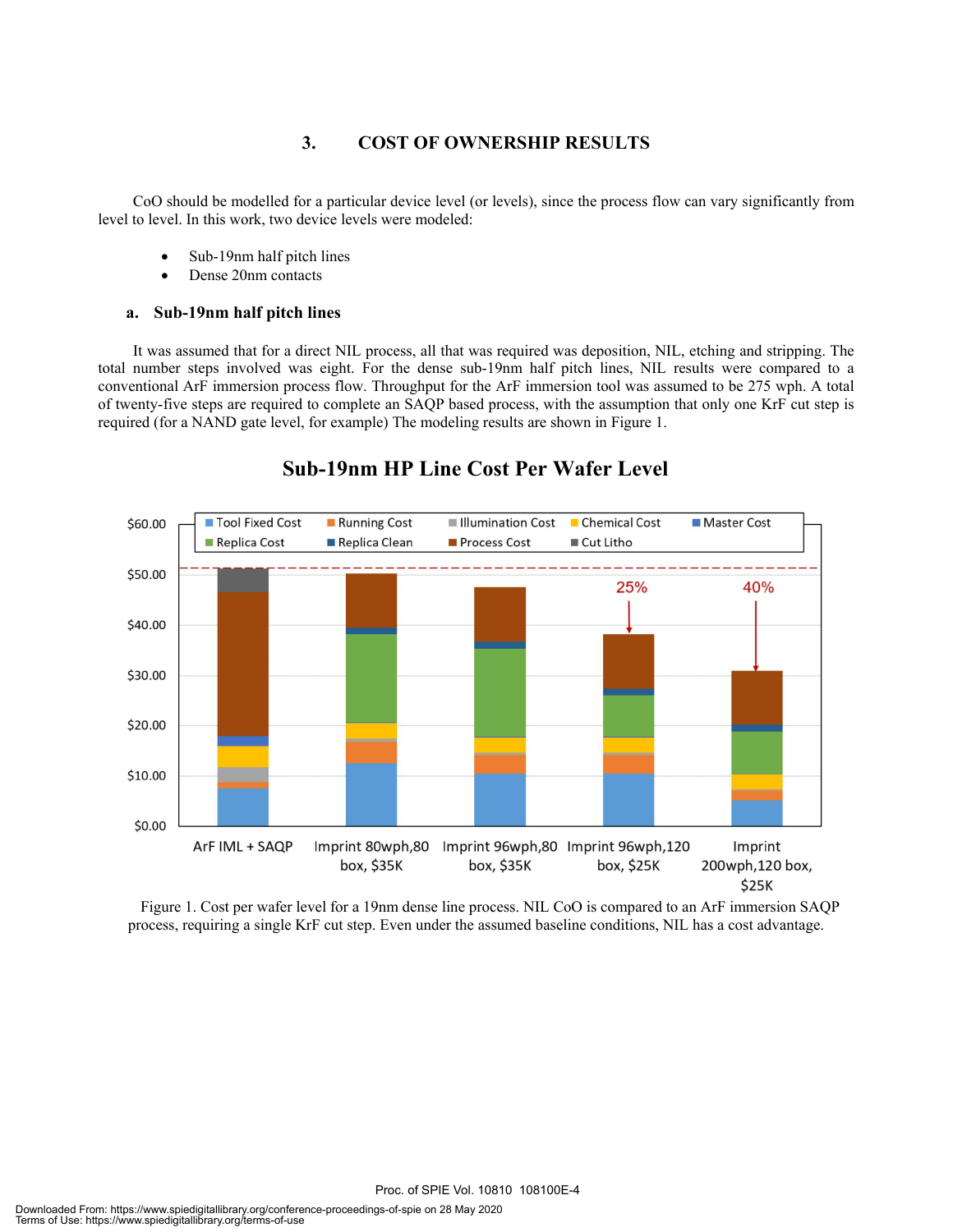The biggest contributor to the ArF immersion CoO are the additional processing steps. Using the NIL baseline conditions previously described, the cost per wafer level is lower than the ArF immersion case by about \$2 per wafer level. If NIL throughput is increased to 96 wph, the NIL cost advantage is about \$5.

It is worth noting that the biggest contributor to NIL CoO is mask cost. If mask life is improved to 120 lots and the mask price decreases to \$25K, the total mask cost contribution drops by about half, and a 25% advantage is now realized with NIL. Finally, if a multifield imprint process is applied as a means to boost throughput to 200 wph, the NIL flow now is reduced to 40% over the ArF immersion case.

### **b. Dense 20nm contacts**

The printing of dense 20nm contacts (needed for a DRAM device for example) using ArF immersion (ArFi) can be realized either by a  $LE<sup>4</sup>$  process flow or by applying a 2x SADP process flow. In this paper the 2x SADP process was modeled, again assuming the need for just a single cut step. Contacts are formed imaging dense lines in both the x and y directions and applying SADP technology to reduce the half lines from 40nm to 20nm. Because the flow requires two ArFi steps along with multiple deposition and etch steps, the cost per wafer level is higher than the sub-19 nm dense line case. For NIL, the process flow remains essentially the same. Results for the model are shown in Figure 2.



# **20nm Dense Contact Cost Per Wafer Level**

Figure 2. Cost per wafer level comparison for dense 20nm contacts. Even under baseline conditions, NIL has a 28% cost advantage over the ArFi process.

Proc. of SPIE Vol. 10810 108100E-5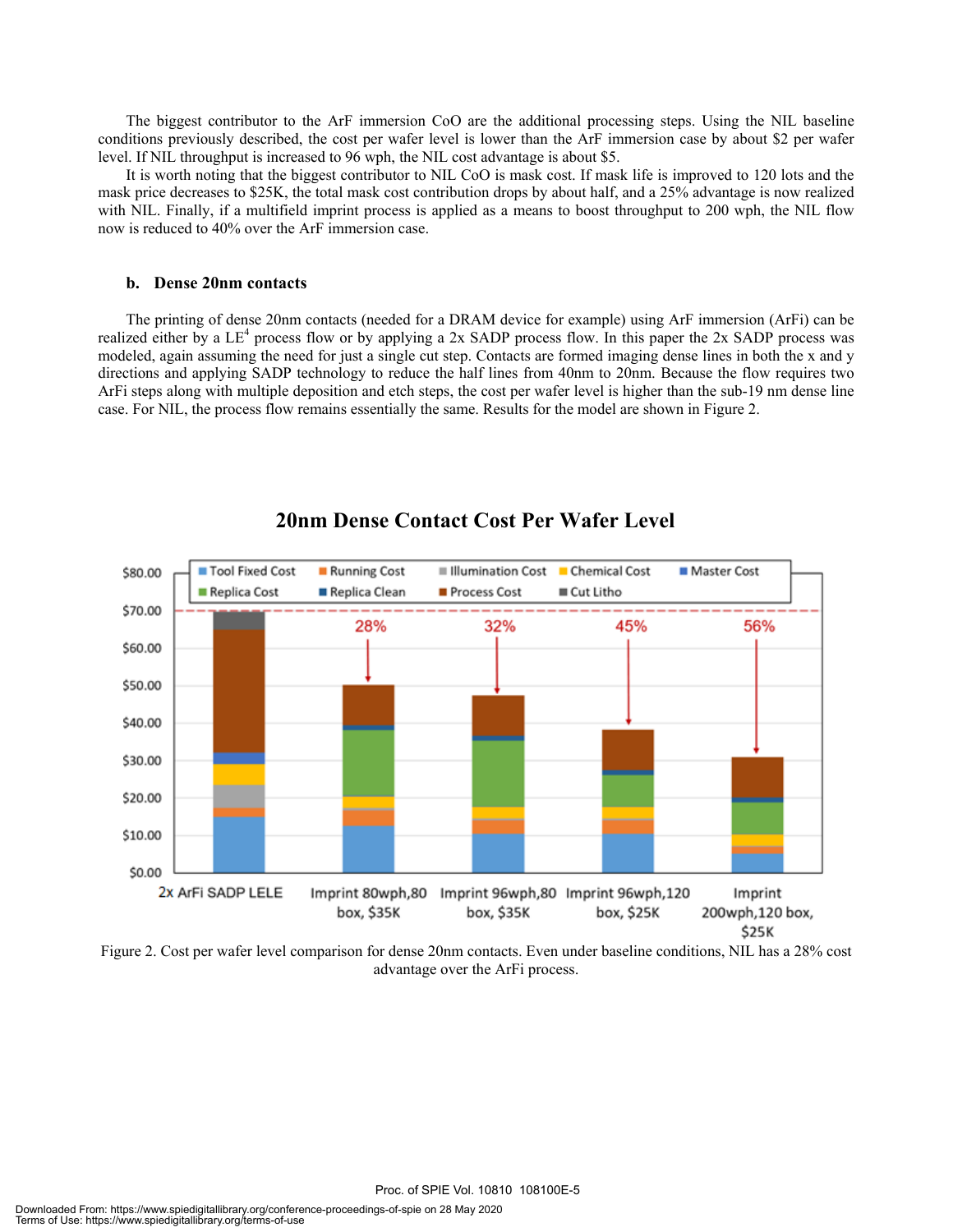For dense 20nm contacts, the biggest contributor to the ArF immersion CoO are the additional processing steps, followed by the ArFi steps. Using the NIL baseline conditions previously described, the cost per wafer level is lower than the ArF immersion case by about 28 percent. If NIL throughput is increased to 96 wph, the NIL cost advantage is now 32 percent.

Mask cost of ownership still has a big influence on NIL CoO, and as mask price and mask life improve, the cost advantage increases up to 45 percent. Finally, if a multifield imprint process is applied as a means to boost throughput to 200 wph, the NIL flow now is reduced by 56% over the ArF immersion case.

### **3. CONCLUSIONS**

 Great progress has been made in the field of NIL over the last four years. Throughput of up to 90 wph has been demonstrated. A mask life of 80 lots has also been realized. In this paper, NIL cost of ownership was compared to an ArF immersion process flow for two different cases: sub-19nm half pitch lines and dense 20nm contacts. For the dense line case, a simple NIL process flow provides a small reduction in CoO, which grows to as much as 40 percent as mask price, mask lifetime and tool throughput improve. For the dense contact case, NIL has an immediate advantage of 28% over the ArFi counterpart. The cost reduction doubles to 56 percent as NIL productivity, mask price and mask lifetime improve.

### **ACKNOWLEDGEMENTS**

The authors would like to thank the efforts of Canon Inc. and Canon Nanotechnologies engineering teams. The authors also acknowledge the great mask fabrication work done by DNP.

#### **REFERENCES**

- [1] S. Y. Chou, P. R. Kraus, P. J. Renstrom, "Nanoimprint Lithography", J. Vac. Sci. Technol. B, 14(6), 4129 -4133 (1996).
- [2] T. K. Widden, D. K. Ferry, M. N. Kozicki, E. Kim, A. Kumar, J. Wilbur, G. M. Whitesides, Nanotechnology, 7, 447 – 451 (1996).
- [3] M. Hatano, K. Kobayashi, H. Kashiwagi, H. Tokue, T. Kono, T. Nakasugi, E. H. Choi, W. Jung, Proc. SPIE. 9777, Alternative Lithographic Technologies VIII, 97770B. (March 22, 2016).
- [4] M. Colburn, S. Johnson, M. Stewart, S. Damle, T. Bailey, B. Choi, M. Wedlake, T. Michaelson, S. V. Sreenivasan, J. Ekerdt, and C. G. Willson, Proc. SPIE, Emerging Lithographic Technologies III, 379 (1999).
- [5] M. Colburn, T. Bailey, B. J. Choi, J. G. Ekerdt, S. V. Sreenivasan, Solid State Technology, 67, (June 2001).
- [6] T. C. Bailey, D. J. Resnick, D. Mancini, K. J. Nordquist, W. J. Dauksher, E. Ainley, A. Talin, K. Gehoski, J. H. Baker, B. J. Choi, S. Johnson, M. Colburn, S. V. Sreenivasan, J. G. Ekerdt, and C. G. Willson, Microelectronic Engineering 61-62 461-467 (2002).
- [7] S.V. Sreenivasan, P. Schumaker, B. Mokaberi-Nezhad, J. Choi, J. Perez, V. Truskett, F. Xu, X, Lu, presented at the SPIE Advanced Lithography Symposium, Conference 7271 (2009).
- [8] K. Selenidis, J. Maltabes, I. McMackin, J. Perez, W. Martin, D. J. Resnick, S.V. Sreenivasan, Proc. SPIE Vol. 6730, 67300F-1, (2007).
- [9] I. McMackin, J. Choi, P. Schumaker, V. Nguyen, F. Xu, E. Thompson, D. Babbs, S. V. Sreenivasan, M. Watts, and N. Schumaker, Proc. SPIE **5374**, 222 (2004).
- [10] T. Higashiki, T. Nakasugi, I. Yoneda, Proc. SPIE 7970 (2011).